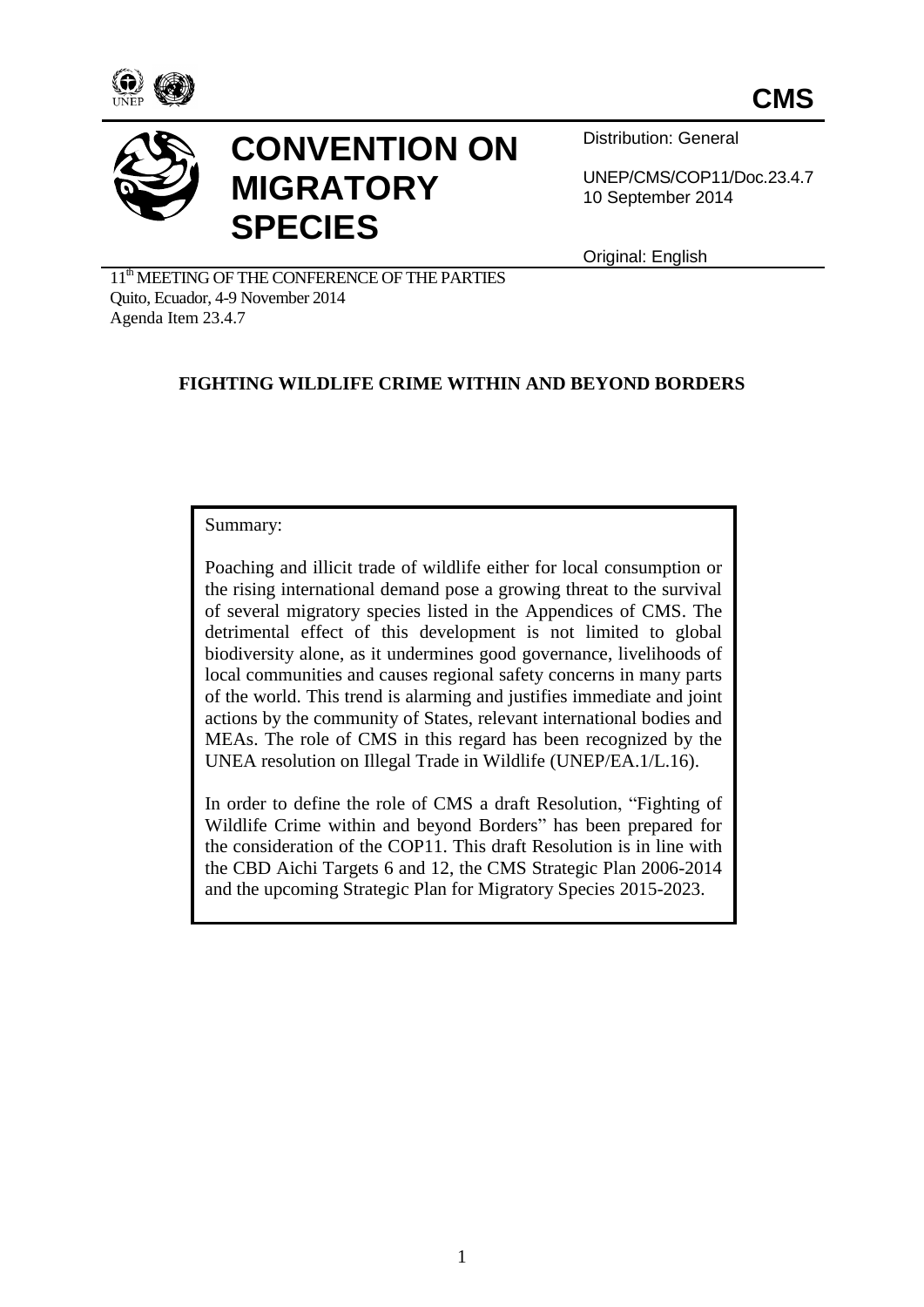# **FIGHTING WILDLIFE CRIME WITHIN AND BEYOND BORDERS**

*(Prepared by the UNEP/CMS Secretariat)*

1. Poaching of wildlife and illicit trade in their parts and products have been identified as growing threats to the conservation status of several migratory species included in the CMS Appendices. Due to increased professionalism and militarism of criminals involved, the detrimental effects on biodiversity, good governance and regional security are worse than have ever been noticed before. If the situation remains unaltered, drastic population declines and the regional extinction of affected species are to be expected.

2. The current situation is challenging countries worldwide and necessitates coordinated and interdisciplinary response, involving all relevant international bodies and MEAs. The UNEA resolution on Illegal Trade in Wildlife (UNEP/EA.1/L.16) has recognized the role of CMS as a valued partner in the global alliance to combat wildlife crime to that effect.

3. Wildlife crime is a severe problem at global scale, whereby specific regions are preliminarily hard hit, such as West, Central and East Africa or Central Asia. Several CMS instruments are attempting to address this issue, such as AEWA, the MoU Concerning Conservation Measures for the West African Populations of the African Elephant, the Sharks and the Saiga MoUs. For the benefit of nature and humankind, countering poaching and wildlife trafficking urgently requires an integrated and unified approach under the broader CMS framework.

4. To that effect a draft Resolution on fighting of wildlife crime within and beyond borders has been prepared for the consideration of COP11. This draft Resolution contributes to achieving CBD Aichi Target 6 and 12, the CMS Strategic Plan 2006-2014 and the upcoming Strategic Plan for Migratory Species 2015-2023.

## *Action requested:*

The Conference of the Parties is invited to:

 Review and adopt the draft Resolution "Fighting of Wildlife Crime within and beyond Borders" annexed to this cover note.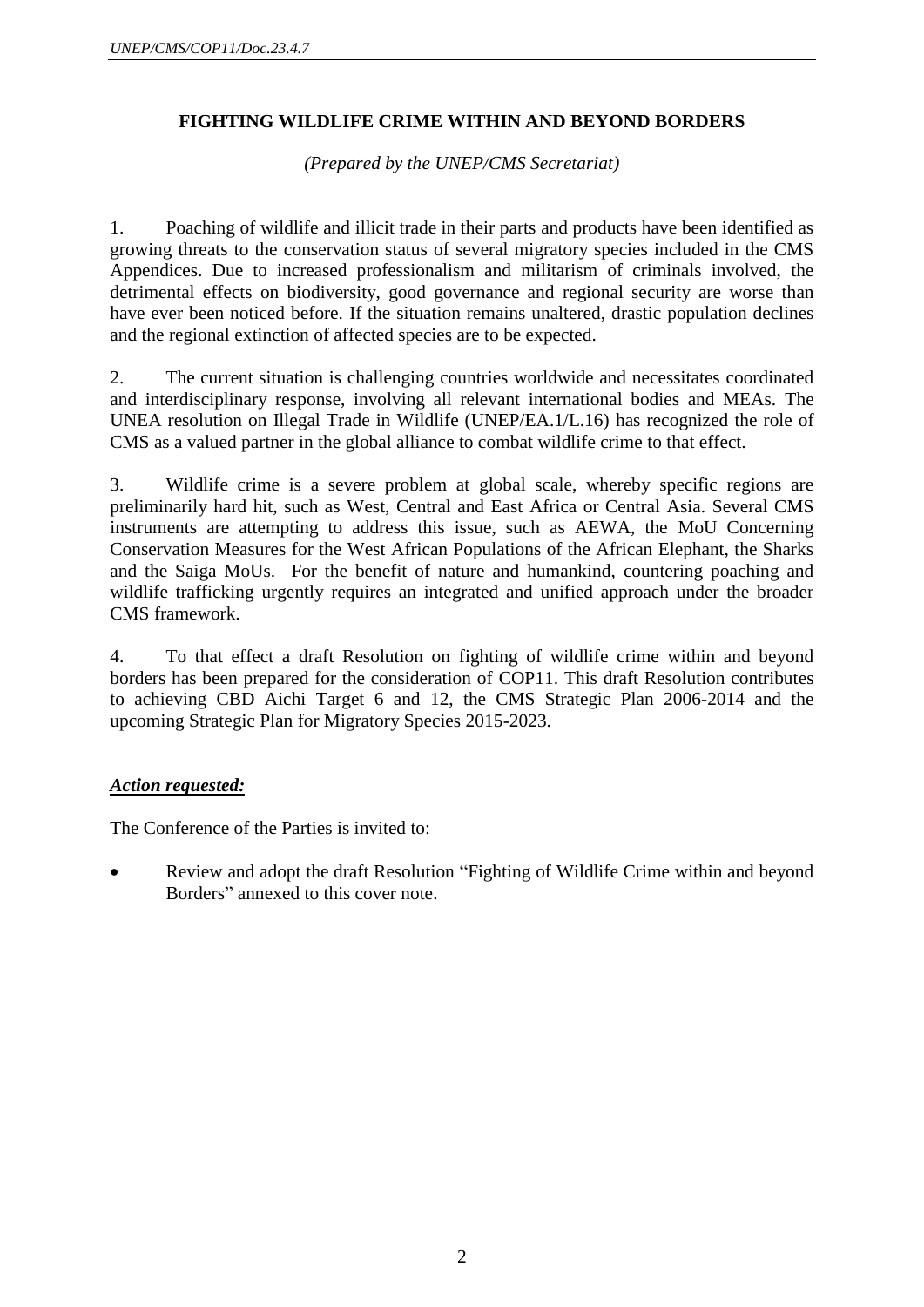**ANNEX**

## **DRAFT RESOLUTION**

### **FIGHTING WILDLIFE CRIME WITHIN AND BEYOND BORDERS**

*(Submitted by Ghana and Monaco)*

*Recognizing* that wildlife crime has reached an unprecedented scale and global reach, with wildlife trafficking being highly lucrative with little risk of prosecution and thus ranks right behind arms and drug smuggling and human trafficking worldwide;

*Concerned* that wildlife crime causes an immense loss of legal revenue for States and local communities, severely damages livelihoods and ultimately undermines good governance and the rule of law, which in turn poses a serious threat to national and regional security;

*Acknowledging* that "The Future We Want", adopted at Rio+20 and endorsed by consensus of the UN General Assembly, "recognize[d] the economic, social and environmental impacts of illicit trafficking in wildlife where firm and strengthened action needs to be taken on both the supply and demand sides";

*Recognizing* the role of the Convention on International Trade in Endangered Species of Wild Fauna and Flora (CITES) as the principal international instrument for ensuring that international trade in specimens of wild animals and plants does not threaten the species' survival;

*Welcoming* the adoption by the United Nations Environment Assembly (UNEA) of a Resolution on illegal trade in wildlife (UNEP/EA.1/L.16), acknowledging the role of CMS in countering such illegal activities and including the call for strengthened cross-agency cooperation;

*Further welcoming* the creation of the International Consortium on Combating Wildlife Crime (ICCWC), which includes the United Nations Office on Drugs and Crime (UNODC), the secretariat of CITES, Interpol, the World Customs Organization (WCO) and the World Bank, as an important collaborative effort to strengthen enforcement;

*Appreciating* the declaration and agreed urgent measures of the African Elephant Summit (Gaborone, December 2013), the declaration of the Elysée Summit for Peace and Security in Africa (Paris, December 2013), the London Declaration on Illegal Wildlife Trade (London, February 2014), the anti-poaching declaration of African Ministers of Tourism and UN World Tourism Organization (Berlin, April 2014) and the declaration of the Conference to Combat Wildlife Trafficking and Illicit Trade (Dar es Salaam, United Republic of Tanzania, May 2014);

*Noting* that the species listed on the CMS Appendices include many of those most affected by wildlife crime, including African elephants, Argali mountain sheep, Saiga antelopes, Snow leopards, gorillas, Saker falcons, sharks, sturgeons, Manta rays and marine turtles, and that their decline has severe negative impacts, both ecological and socioeconomic;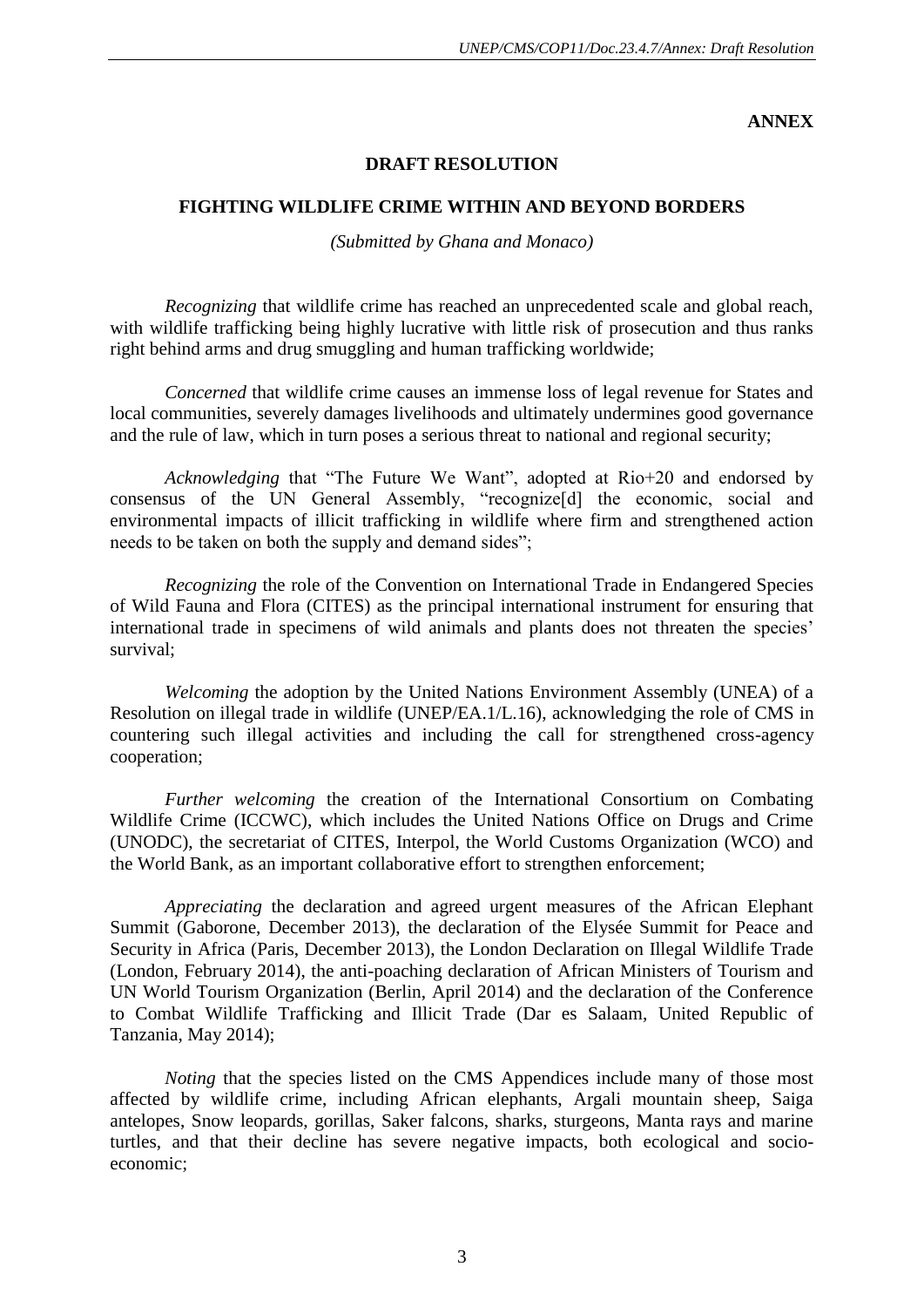*Concerned* that African elephants are particularly affected by wildlife crime including as a result of poor governance, poverty and growing demand for ivory, with poaching rates surpassing the species' natural growth rate and an estimated annual loss of more than 20,000 individuals in 2013 alone, which will result in an overall population decline of 20 per cent within the next 10 years, if the situation is not altered.

*Recognizing* the specific role of CMS in the global response to wildlife crime by strengthening population management *in situ*, including population monitoring, awareness raising, capacity-building, national law enforcement and creation of alternative livelihoods, both within Range States and across national borders where wildlife crime is often hardest to control;

*Recalling* the value of CMS instruments, including its regional agreements and action plans, and its role in creating a platform for engaging all relevant stakeholders in addressing wildlife crime in concert with all other aspects of wildlife conservation and management;

*Further recalling* that CMS Parties have adopted Resolutions on minimizing the risk of poisoning to migratory birds (Res.10.26), [on the illegal killing, taking and trade of migratory birds (Res.11. $\mathbf{x}$ ) and on the Central Asian Mammal Initiative (Res.11.x), which includes a programme of work for the conservation of large mammal migrations in Central Asia providing *inter alia* for anti-poaching and other actions to minimize wildlife crime];

*Recognizing* that wildlife crime is not confined to terrestrial landscapes but also has an impact on the marine environment, where Illegal, Unreported and Unregulated fishing (IUU) constitutes a severe threat to migratory species, especially in the High Seas but also in areas within national jurisdiction; and

*Welcoming* the close collaboration between CMS and CITES in working towards the sustainable use of transboundary wildlife including measures to eradicate wildlife crime, and *noting* the adoption of the CMS-CITES Joint Work Programme 2015-2020 at the 65<sup>th</sup> Meeting of the CITES Standing Committee [and the 42<sup>nd Meeting</sup> of the CMS Standing Committee];

# *The Conference of the Parties to the Convention on the Conservation of Migratory Species of Wild Animals*

1. *Encourages* Parties and non-Parties to take measures to increase awareness of wildlife crime among their enforcement, prosecution and judicial authorities and the civil society;

2. *Urges* Parties to take appropriate measures to enforce the provisions of the Convention, ensure that penalties for violating the Convention are adequate and harmonized to deter wildlife crime effectively, and provide for the confiscation of specimens taking in violation of the Convention;

3. *Urges* Parties and *invites* non-Parties to strengthen national and transboundary law enforcement with emphasis on interdisciplinary cooperation and intelligence sharing between relevant stakeholders, such as rangers, wildlife management, customs, police and the military;